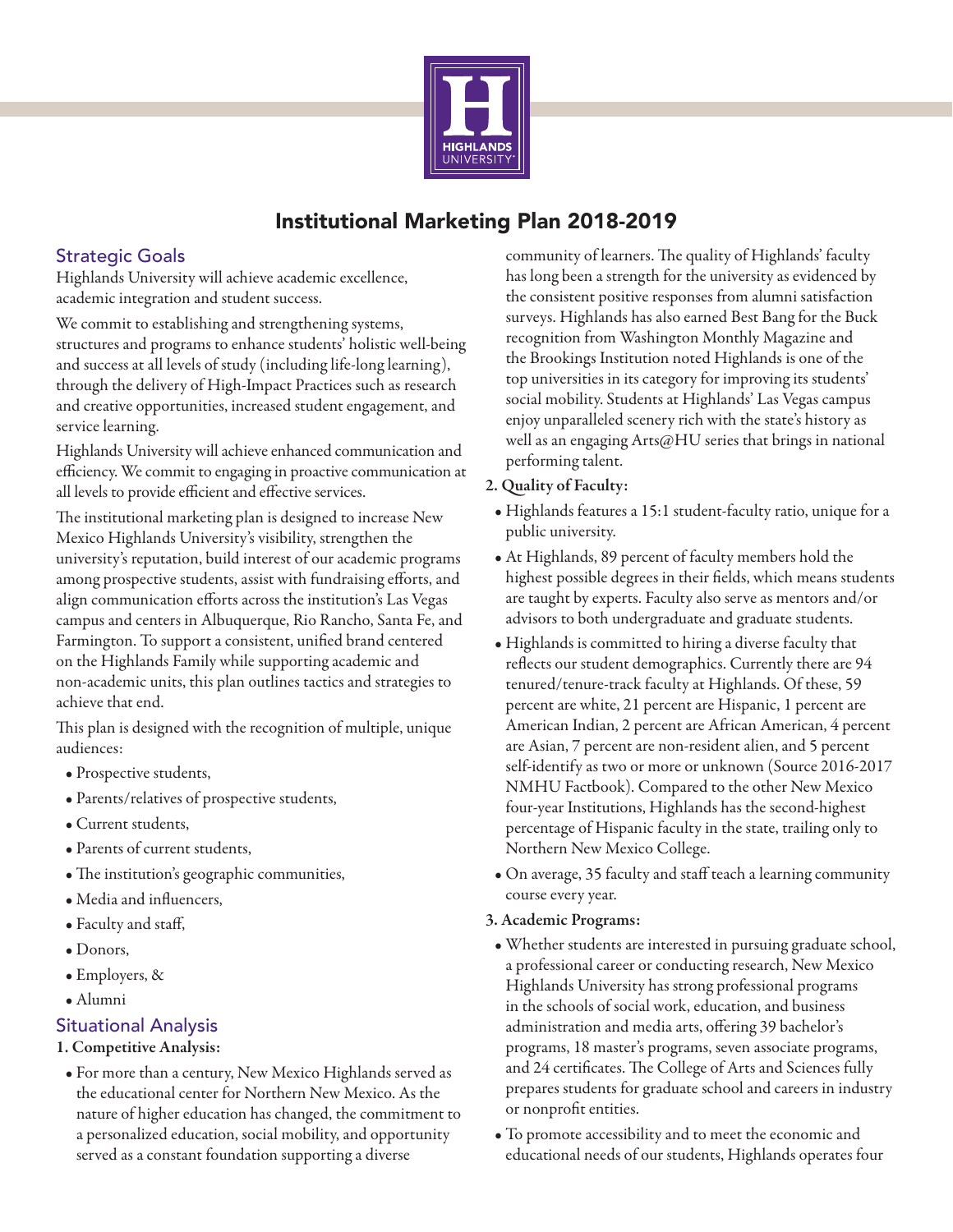

main centers in Albuquerque, Rio Rancho, Santa Fe, and Farmington.

- o The Albuquerque Center is located in midtown Albuquerque and only offers bachelor of social work and master of social work degrees.
- o The Farmington Center is located in the Four Corners region of northwestern New Mexico. The center provides access to programs in business, education, criminal justice, counseling, psychology, university studies, and social work.
- o The Rio Rancho Center is located in Rio Rancho, a suburb 20 minutes north of Albuquerque, and focuses on education programs, helping to educate teachers, counselors, and administrators for the Albuquerque and Rio Rancho population center. The Rio Rancho Center also offers a number of classes in social work, criminal justice, and psychology.
- o The Santa Fe Center is located in Santa Fe, the state capital. The center provides access to programs in business, education, criminal justice, counseling, university studies, and social work.

#### 4. University Identity:

The Highlands Family: During the spring of 2016, a newly formed branding committee conducted surveys of current and prospective students, faculty and staff, and the alumni and community. One theme clearly rose to prominence among each of New Mexico Highlands' constituencies: family.

#### Brand Principles:

Our principles honor New Mexico Highlands' history, tradition and perspectives. The brand principles articulate our beliefs and community values and convey to each of our audiences why we do what we do:

- Passion
- Support
- Belonging
- Loyalty
- Acceptance

As a member of the New Mexico Highlands family, each student, faculty and staff member, and alumnus/a is here to celebrate each other's victories, support each other through difficulties, and respect each other's individual contributions to our community.

• Highlands has a long-standing reputation for providing educational opportunities for all students as an open admission university, serving Northern New Mexico's

and Southern Colorado's Hispanic and Native American populations since 1893.

- In 1987, NMHU was a founding member of the Hispanic Association of Colleges and Universities (HACU) and has been a Hispanic Serving Institution (HSI) since the inception of such institution designations by the U.S. Department of Education.
- Highlands has a wide range of academic offerings. Identified in our mission as a comprehensive university and classified by the Carnegie Classification of Institutions as such, Highlands follows the Carnegie definition that "These institutions awarded at least one master's degree or professional practice/other doctoral degrees in each of the humanities, social sciences, and STEM fields, as well as such graduate degrees in one or more professional fields."

#### **Opportunities**

Student Markets: Identifying out-of-state recruiting markets and developing goals to increase enrollment of out of state students. In addition, development of marketing materials, targeted advertising campaigns, and MOUs to attract and enroll more international students.

Nationwide Demographic Shift: There are several shifts occurring nationwide in terms of college-going populations. More nontraditional students are seeking to obtain degrees and or improve their credentials by attending university. This group is also shifting how education is being delivered therefore Highlands needs to adapt and be innovative in developing new and various modalities of offering courses to this population.

A second nationwide factor is the ethnic shift in K-12 school enrollment. About a quarter of the children in K-12 US schools are Hispanic, and it is estimated that by 2023 this minority group will be the majority. To address the shift in ethnicity of college aged students, NMHU has the advantage of already being a Hispanic Serving Institution (HSI). NMHU has experience with this ethnic group and many of the support systems already in place were developed to serve this population. However, NMHU must capitalize on the fact that it is an HSI and better market this fact to this emerging population.

Student Retention: Highlands has had varying success retaining first time freshmen with average fall to spring rates of 74 percent and fall to fall rates of 50 percent. Retention of transfer students has been higher with fall to spring rates of 80 percent and fall to fall average of 68 percent. Highlands' enrollment can be highly impacted by increasing not only retention rates for its undergraduate population but there is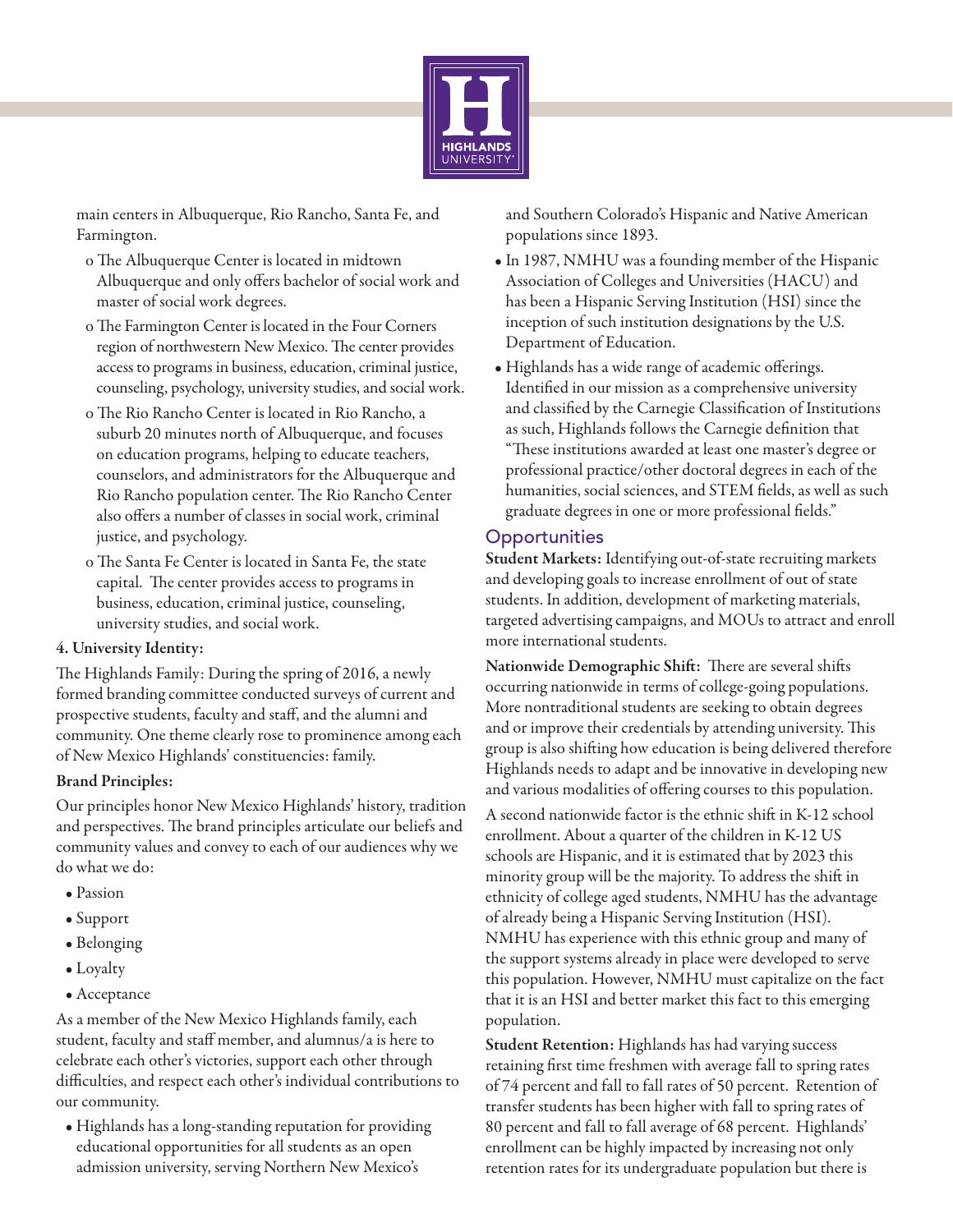

also an opportunity to impact enrollment by recruiting more transfer students. These students have proven to be more successful overall as compared to first time freshmen.

### Challenges

New Mexico's changing demographic trends, particularly in New Mexico Highlands' traditional service areas underscore the need to continue to expand the university's marketing reach outside the state and region. However, the university's commitment to marketing funds, while improving, have been substantially less than similarly sized institutions and has not been adequate to maintain advertising campaigns consistently throughout each fiscal year.

New Mexico Population: Decreasing number of high school graduates in the state of NM due to a decreasing population, especially in the northern part of the state, which has been the primary service area of NMHU.

Competition: Other colleges and universities in the state of NM offer many of the same programs at a slightly higher cost but have better reputation or are located in urban centers more attractive to many students; we must successfully differentiate Highlands from top competitors in order to attract and retain students.

Economic Climate of NM: The state's funds are primarily generated from oil and natural gas reserves. When demand for these natural resources decreases the funds generated also decrease. NM's dependence on oil and natural gas highly affects state funding for higher education. Highlands' dependence on state funding makes the institution highly vulnerable therefore NMHU needs to develop other sources of revenue.

### Key Messages

- Family. At Highlands University, we believe in our students. Like a family, we're here to celebrate success and help through life's challenges. The friendships and memories from our student's tenure will last a lifetime.
- Social Mobility. Compared with other colleges around the country, New Mexico Highlands University is an extraordinary value. Our students graduate with less debt, meaning they live their dreams faster when they graduate. But don't take our word for it, The College Scorecard (a program sponsored by the United States Department of Education), issued its annual findings regarding college costs and earning of graduates, stating Highlands graduates earn more on average than graduates than graduates from the University of New Mexico, New Mexico State University, Western New Mexico University and Eastern New Mexico University.
- Transformative Experience. Our faculty care about your goals and want to help you achieve them.
- Opportunity. Highlands prides itself on its high-impact practices. These are experiences that enhance what is learned in the classroom: working on research with the professors, learning communities, first-year experiences, global learning. We provide our students with real life skills that will take them farther.
- A place like no other. Discover what generations of artists, explorers, filmmakers and students like you already know – there's no place in the world like northern New Mexico. We'll even give you the tools to help explore your new home; our Outdoor Recreation Department organizes free ski and hiking trips for students and has outdoor equipment you can borrow. For free.

### Marketing Objectives:

This is a yearly plan that will be modified based on data and newly developed strategies at the end of every year for the subsequent year

- Advance positive awareness of Highlands University in Northern New Mexico, across the region, nationally and globally,
- Develop internal communications to inspire the university community to understand and tell the Highlands Family story consistently,
- Promote the Highlands Family story in an engaging manner across traditional and new media platforms,
- Increase the number of qualified and promising applicants to all Highlands degree programs,
- Build and affinity for Highlands University and its mission among alumni, the communities we serve and donors to increase engagement, giving, volunteering, and event attendance, and
- Support strategic, data-driven marketing and communication activities around campus.

# Current Advertising Activities

- Online
- Radio
- Print
- Other

### **Online**

Google, Facebook and Instagram ads in New Mexico, Arizona and California (excluding Los Angeles ZIP codes, primarily reaching people from 18-34, non-parents and parents with a household income in the middle and lower middle class.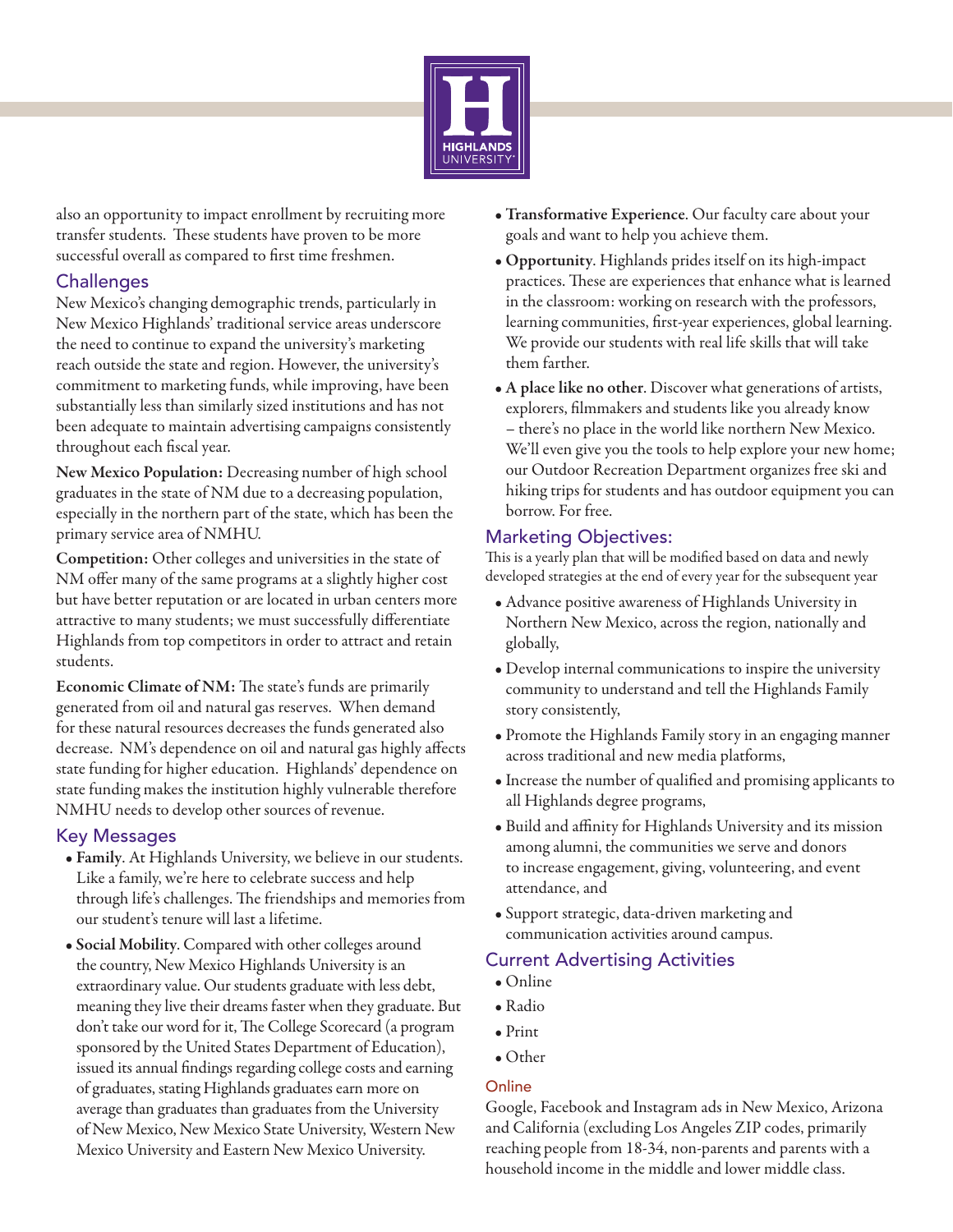

#### Radio

KKSS-FM (Kiss 97.3 top 40) Albuquerque KKRG-FM (YO! 105.1 hip hop) Albuquerque KJFA-FM (La Jefe 101.3 Spanish) Albuquerque KVLO-FM (Radio Lobo 97.7 Spanish) Albuquerque/Santa Fe KBAC-FM (Radio Free 98.1 alternative) Santa Fe/Las Vegas KQBA-FM (Outlaw Country 107.5 country) Santa Fe KLBU-FM ( Jamn 94.7 top 40) Santa Fe KTRC-AM (KTRC 1260 talk) Santa Fe KFUN-AM (KFUN 1230 variety) Las Vegas KNMX-AM (KNMX 540 variety) Las Vegas KEDP-FM (HU campus radio)

#### Print

Cibola County Beacon (Grants) 2,470 Tues, Fri Clovis News – Journal 5,735 Daily El Defender Chieftain 2,305 Thursday Farmington Daily Times 11,103 Daily Guadalupe Co Communicator (Santa Rosa) 2,200 Thursday Herald 4,063 Wednesday Hidalgo Co Herald (Lordsburg) 1,800 Friday Hobbs News – Sun 6,726 Daily Independent (Edgewood) 3,400 Wednesday Las Cruses Bulletin 20,000 Friday Las Vegas Daily Optic 3,885 Monday –Wednesday -Friday Los Alamos Monitor 4,640 Tuesday – Friday – Sunday Lovington Leader 1,500 Tuesday – Thursday- Friday Mountain View Telegraph 4,200 Thursday Portales News Tribune 1,933 Daily Quay County Sun (Tucumcari) 1,451 Wednesday Rio Grande Sun (Espanola) 9,852 Thursday Roswell Daily Record 10,389 Tuesday – Sunday Santa Fe New Mexican 19,836 Daily Sierra County Sentinel / Hatch Sentinel 4,987 Friday Silver City Daily Press 5,106 Monday – Friday Taos News 9,466 Thursday Valencia County News Bulletin 15,500 Thursday Total Circulation: 152,547 *Total Readership: 380,000*

### Press Release Distribution:

New Mexico AP (Associated Press wire)

#### TV

KRQE News 13 KOAT Action News 7 KOB Eyewitness News 4

#### **Newspapers**

Albuquerque Journal Santa Fe New Mexican Farmington Daily Times Roswell Daily Record Las Cruces Sun-News Alamogordo Daily News Albuquerque Business First Las Vegas Optic Santa Fe New Mexican THE magazine Rio Rancho Observer El Defensor Chieftain The Taos News Los Alamos Monitor Valencia County News-Bulletin The Chronicle-News (Trinidad, Colo.) Lovington Leader Truth or Consequence Herald Lordsburg Fort Sumner Clayton Santa Rosa Nat Bloomer Angel Fire Alamogordo Silver City

# Radio

KRTN KCRT KFUN KNMX

Other Advertising: Movie theater lobby advertising

- Albuquerque Downtown 14
- Albuquerque Rio 24
- Santa Fe Stadium 14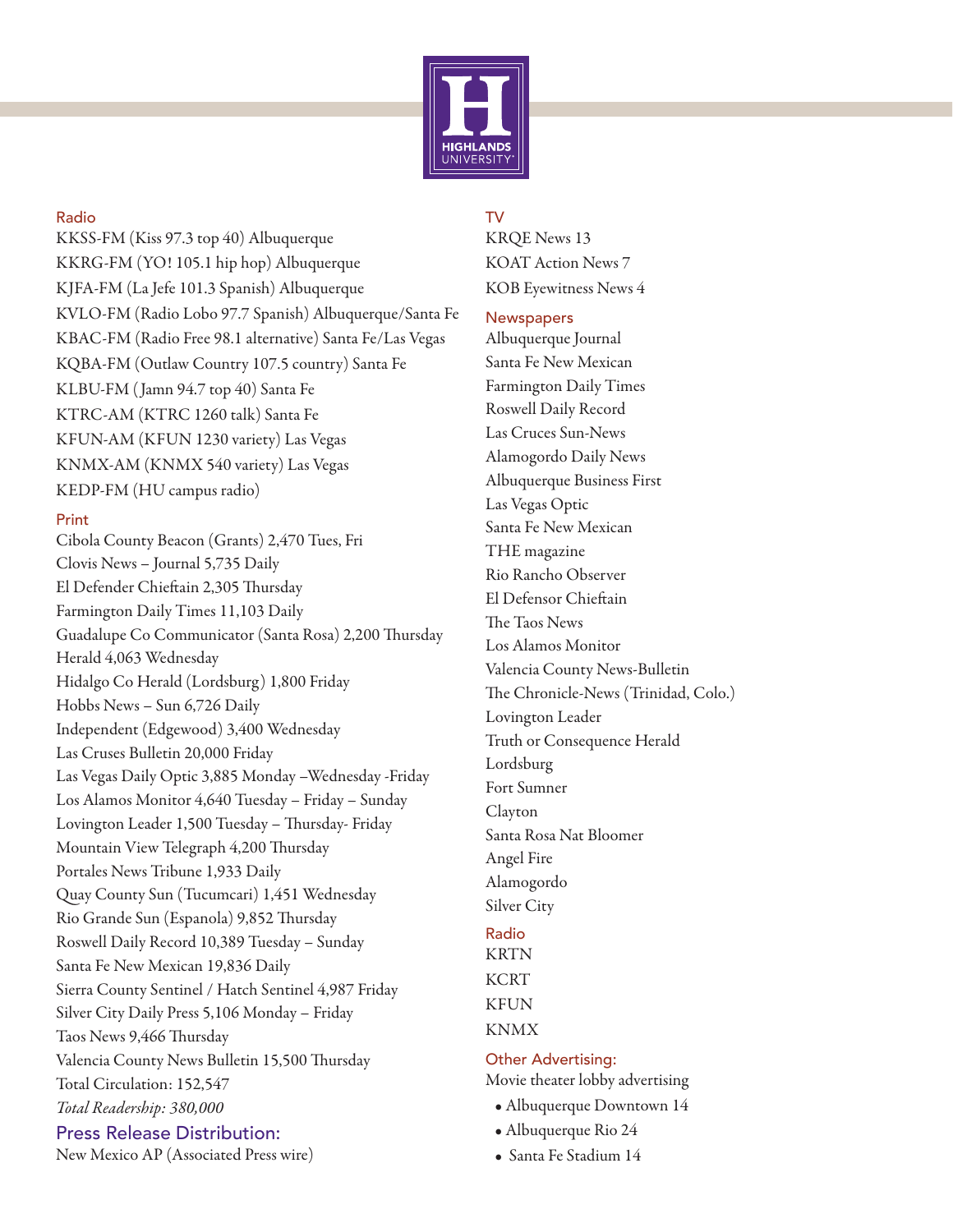

- Albuquerque Buses
- Newspaper special issues
- Trade publications

# **Strategies**

- Develop an overarching university marketing plan that outlines Highlands' unique brand across the institution's Las Vegas campus, its centers and distance education, and alumni and donors. (Spring- Fall 2019)
	- Establish a marketing plan committee with representatives from SEM, the Office of Advancement, the centers, faculty and staff.
	- Develop and execute an institutional visibility and awareness campaign.
- Align the university under an improved website and portal to better tell the Highlands Family story and direct information to relevant audiences. (Spring 2019)
	- Hire consultant to develop data-driven content audit and wireframes to improve information access.
	- Secure portal software for better communication to current students, faculty, and staff.
	- Hire web content manager to assist units in keeping web information current and relevant. ( January 2019)
- Advance the university's recruitment, admissions, enrollment and communication tools.
	- See Office of Student Recruitment plan.
- Continue updating Highlands' library of digital and printed recruitment materials. (Ongoing)
- Establish a timeline of printed material updates. (Fall 2019)
	- Create a single budget for the production of printed materials.
	- Examine the possibility of a single university budget / office for "swag."
	- Hire graphic designer (April 2019).
	- Develop University Relation's video production capabilities and produce regular material to supplement e-brochure, website pages and social media campaigns.
	- Create an online asset library, style guides and templates for marketing materials.
- Develop a plan for consolidated, efficient internal communications.
	- Current students, faculty and staff portal application to segregate information to relevant offices (ITS).
- Weekly combined administrative email newsletter "What you need to know."
- Scheduled Facebook Live events.
- Internal HU in the News campaign.
- Utilize digital and social media trends to highlight the HU Family story. (Spring/Fall 2019)
	- Revive Purple Posse under the direction of web content manager.
	- Begin series of Facebook Live interviews with campus newsmakers.
	- Create news video feed.
- Develop a media relations strategy to further the reach of the HU Family story. (Spring – Fall 2019)
	- -Expand media list to include influencers and specialty publications.
	- -Develop a faculty experts list and distribute to targeted media outlets.
	- -Produce an editorial calendar for media placements and potential opportunities for op-eds from faculty and university administrators.
	- -Leverage the president as the university's leader and face of the institution and identify opportunities for community visibility, outreach and speaking opportunities.
	- -Statewide newsroom visits by University Relations staff.
	- -Weekly Highlands news show on KEDP featuring campus newsmakers.
	- -Hometown newspaper outreach for student stories
- Coordinate efforts between the Office of Advancement and University Relations to produce an editorial calendar for alumni and donor communications. (Fall 2019)
- Build formal advertising plans and goals based on current and expanded budget assumptions. (Spring – Fall 2019)
	- Build on current online advertising campaigns to increase geographic outreach .
	- Continue optimizing targeted audience to more effectively reach an appropriate demographic of prospective students.
	- Research firms specializing in university marketing.
	- Standardize radio and print advertising .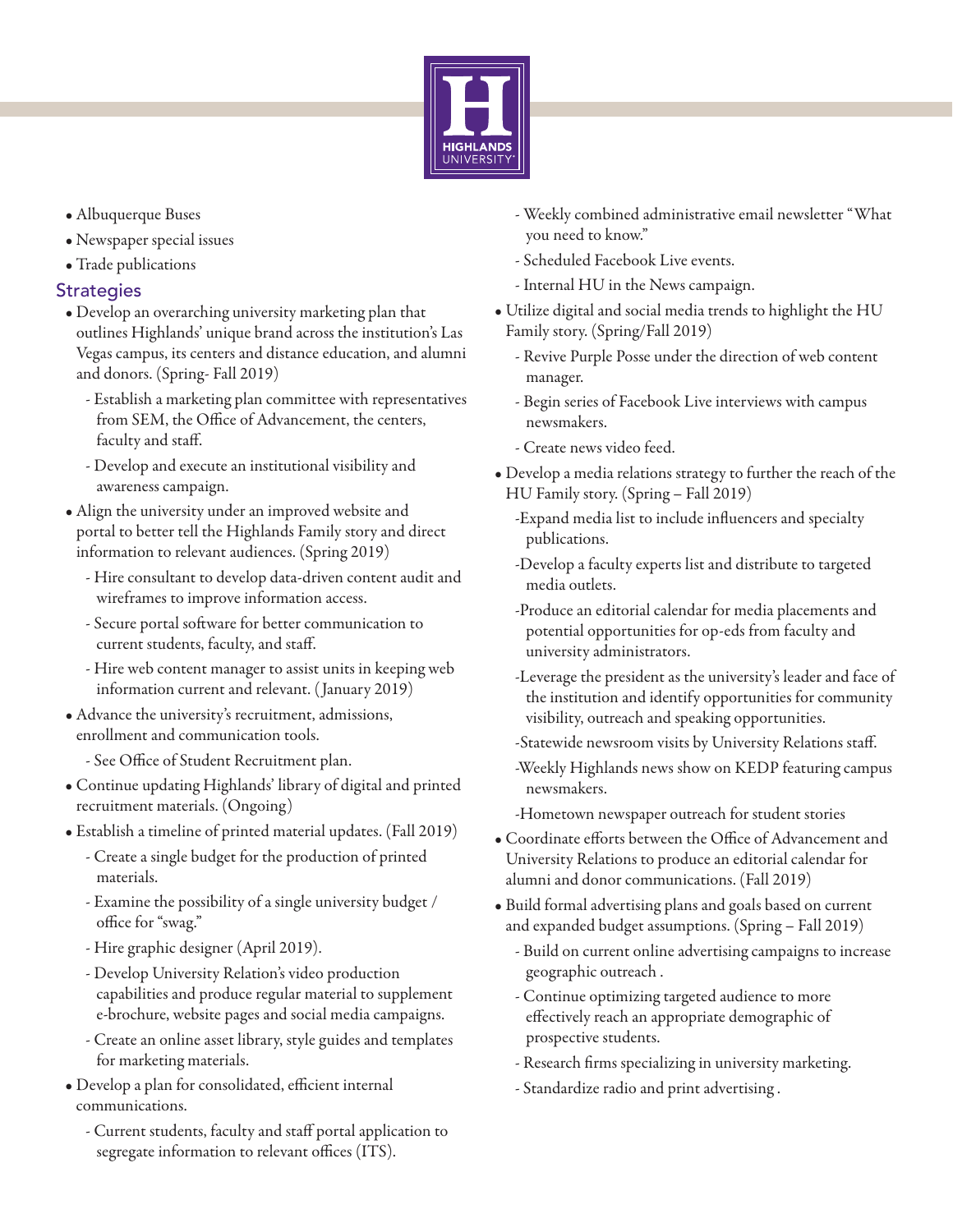